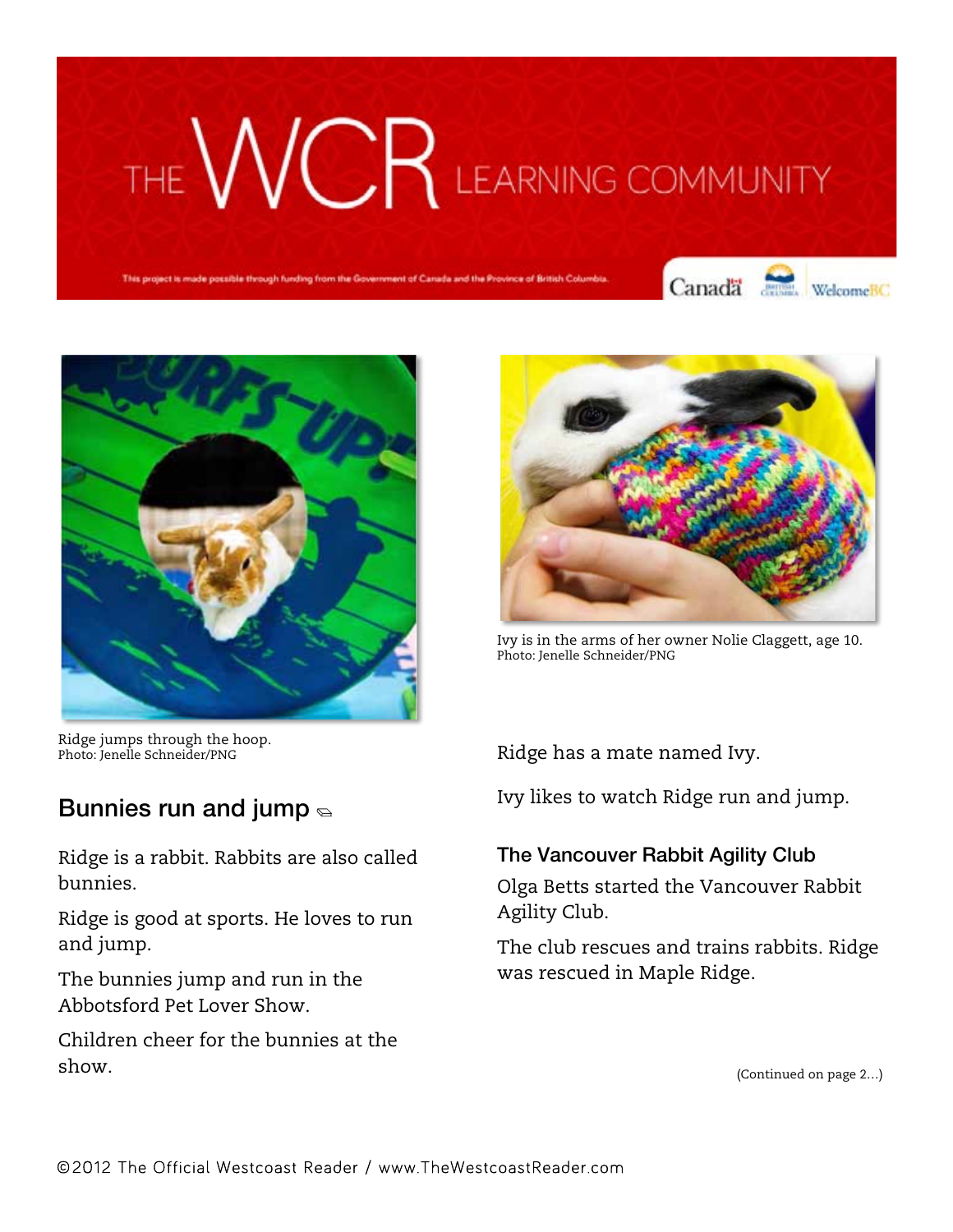

(…Continued from page 1)

The Vancouver Rabbit Agility Club helps people learn how to care for pet rabbits.

Rabbits eat more than carrots. Rabbits eat mostly hay. Carrots are a treat.

Rabbits live for about 10 years.

Adapted from *The Province*



 Sundae is in the arms of Cleo Decoin, age 11 Photo: Jenelle Schneider/PNG

#### Links

Go to *The Westcoast Reader* website for links to more information and videos: www.thewestcoastreader.com

#### **Answer key for exercise on page 3**

| 1. swim |  |                                             | 6. walk |
|---------|--|---------------------------------------------|---------|
| 7. talk |  | 8. stir 9. watch 10. sleep 11. type 12. ski |         |